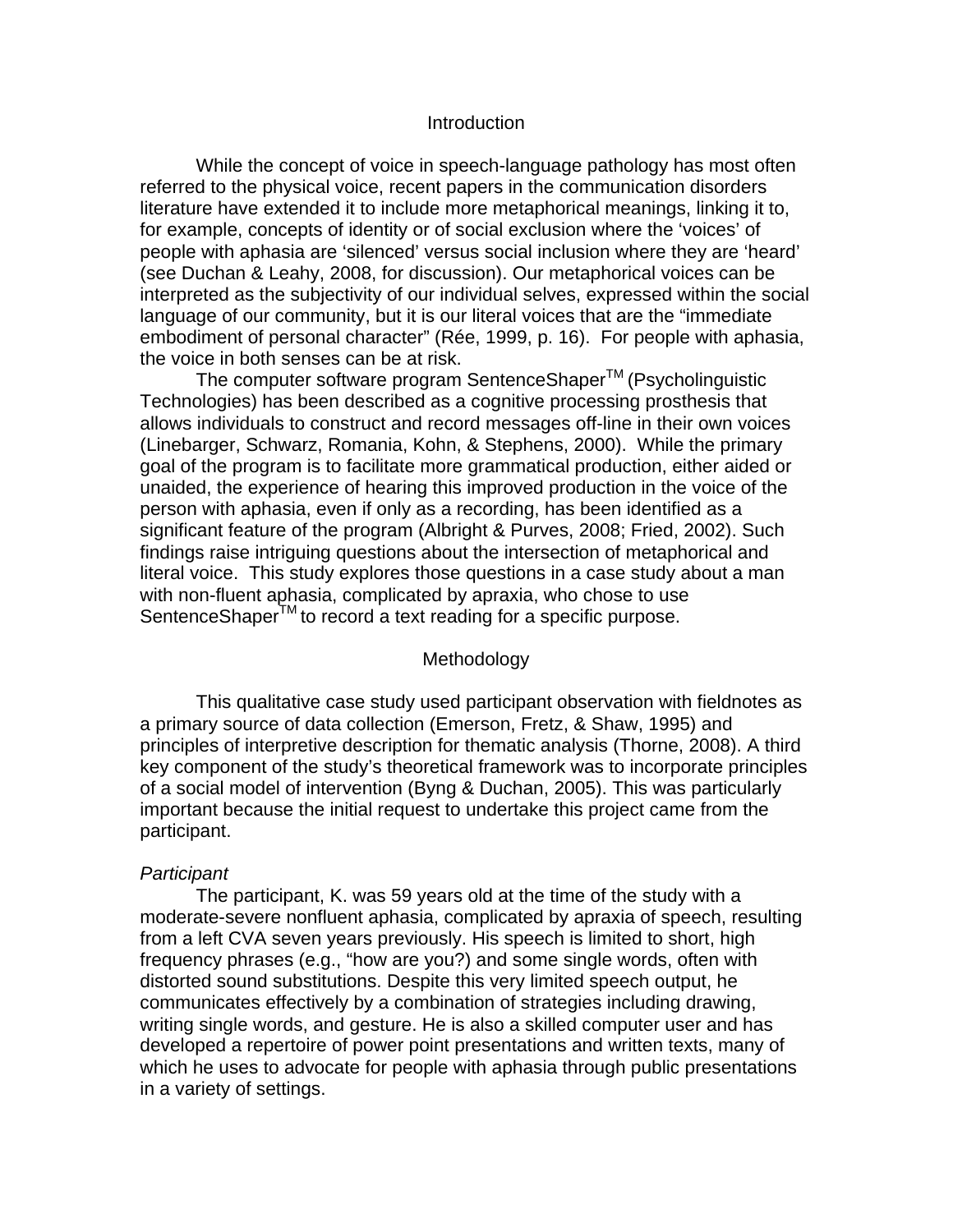#### *Procedures*

K, who was familiar with the SentenceShaper $TM$  program, requested assistance in using it to record a text passage for a twelve-step program in which he has been a long-time participant (predating his CVA). Typically, K uses textto-speech software to 'read' text that he has written, and has done so at twelvestep meetings. However, the text he wished to read on this occasion was not his own but, rather, a specific reading adopted from Alcoholics Anonymous by many twelve-step programs and often read aloud by one of the members at the beginning of a meeting.

K. worked with one of the authors (HO), meeting once weekly for one to two hours for a total of 11 sessions and 17 hours. Together they negotiated strategies for using SentenceShaper™ to record, evaluate, and revise utterances. After the final product was complete, two listeners, one of whom was familiar with the text and one of whom was not, transcribed the recording in order to evaluate intelligibility. On the basis of that input, K. worked with HO for an additional four hours to revise the recording further, with K. always making final decisions about what and why to revise. HO then transferred the recording to a CD that K could use in his meetings.

## **Findings**

 Three broad themes emerged from analysis of fieldnotes including: 1) contexts in which metaphorical voice requires literal voice; 2) therapeutic process as a way of supporting metaphorical and/or literal voice; and 3) implications of changes in power structure of therapy for clinicians.

 With respect to the first theme, it was clear from K.'s commitment to the recording process that reading the selected text in his own voice, even if recorded, was critical to him. This was emphasized in his editing process as he elected, sometimes with humorous intent, to leave in some phrases with exaggerated prosodic features (e.g., a very slow rate or a sudden change in volume on a particular word). It was also clear that intelligibility was not a critical concern for him, as he elected to leave in several passages that were unintelligible to both transcribers. Familiarity is an important point here: the listener more familiar with the passage understood 84%; the other, with no familiarity, understood only 72%. The intended audience, however, is completely familiar with the text, with access to printed copies during the reading, so that intelligibility may not be their major criterion. It is the act of reading itself, not the content, that matters here.

 With respect to the second theme, the process of therapy used in this study illustrated Byng & Duchan's (2005) five principles of therapy, including: equalizing the social relations of service delivery; creating authentic involvement, creating engaging experiences; establishing user control; and being accountable to the user. In following these, HO supported K.'s metaphorical voice, in particular by giving him final decisions regarding what was sufficiently intelligible, despite her own preference to encourage him to make productions 'better'. The selected text also imposed constraints, with its low frequency multisyllabic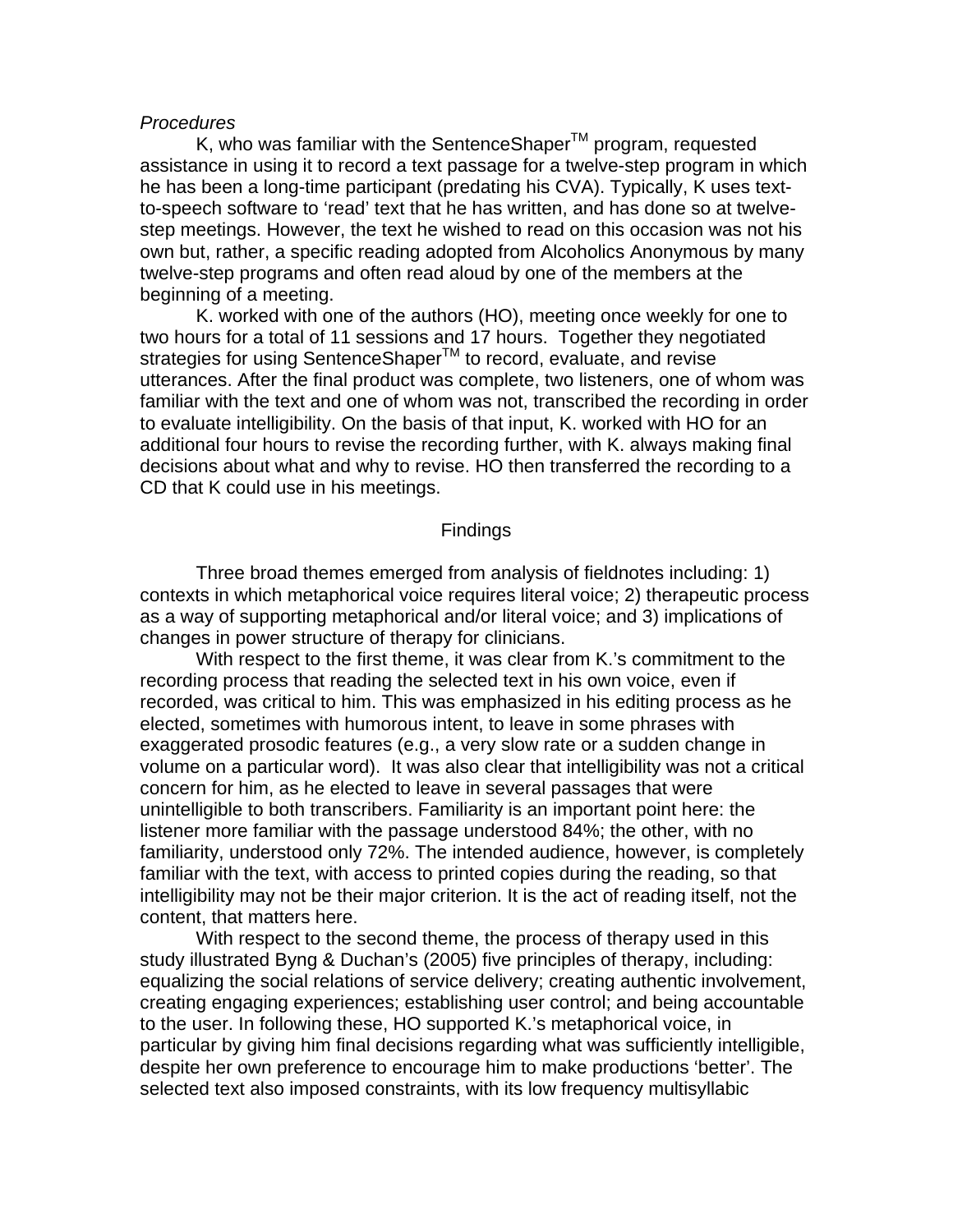vocabulary and atypical grammatical constructions (e.g., "half measures availed us nothing"; Alcoholics Anonymous, 2001, p.59). HO also supported K.'s literal voice through numerous strategies, including visually cued productions, repetition, sometimes with exaggerated intonation, and joint production with  $\frac{1}{2}$ clinician fading. Finally, the format of the SentenceShaper $\frac{1}{2}$  program facilitated K.'s independence, allowing him to easily record and review single words or short phrases multiple times, often improving his production with successive repetitions.

 With respect to the third theme, HO identified the challenges that Byng & Duchan's principles can pose for clinicians, in particular, for student clinicians. This was exemplified with respect to perspectives on intelligibility, which HO was more reluctant to leave compromised than was K.

 A final finding emerged from K.'s report of playing the recording at a meeting. He reported that although the recording impressed members, some commented that it was too long. K. is again motivated to revise the recording further, a process which is now underway.

# **Discussion**

 Findings from this study offer insight into the intersection of metaphorical and literal voice, identifying circumstances in which the literal voice itself is required for the expression of metaphorical voice. The study also contributes to a growing literature exploring how therapeutic interventions themselves can either support or suppress metaphorical voice, (see, for example, Simmons-Mackie & Damico, 2008) while at the same time considering the implications for clinicians working within new frameworks. Finally, it draws attention to how people with aphasia can independently identify new possibilities in treatment approaches, in this case SentenceShaperTM, to help them to achieve their personal goals.